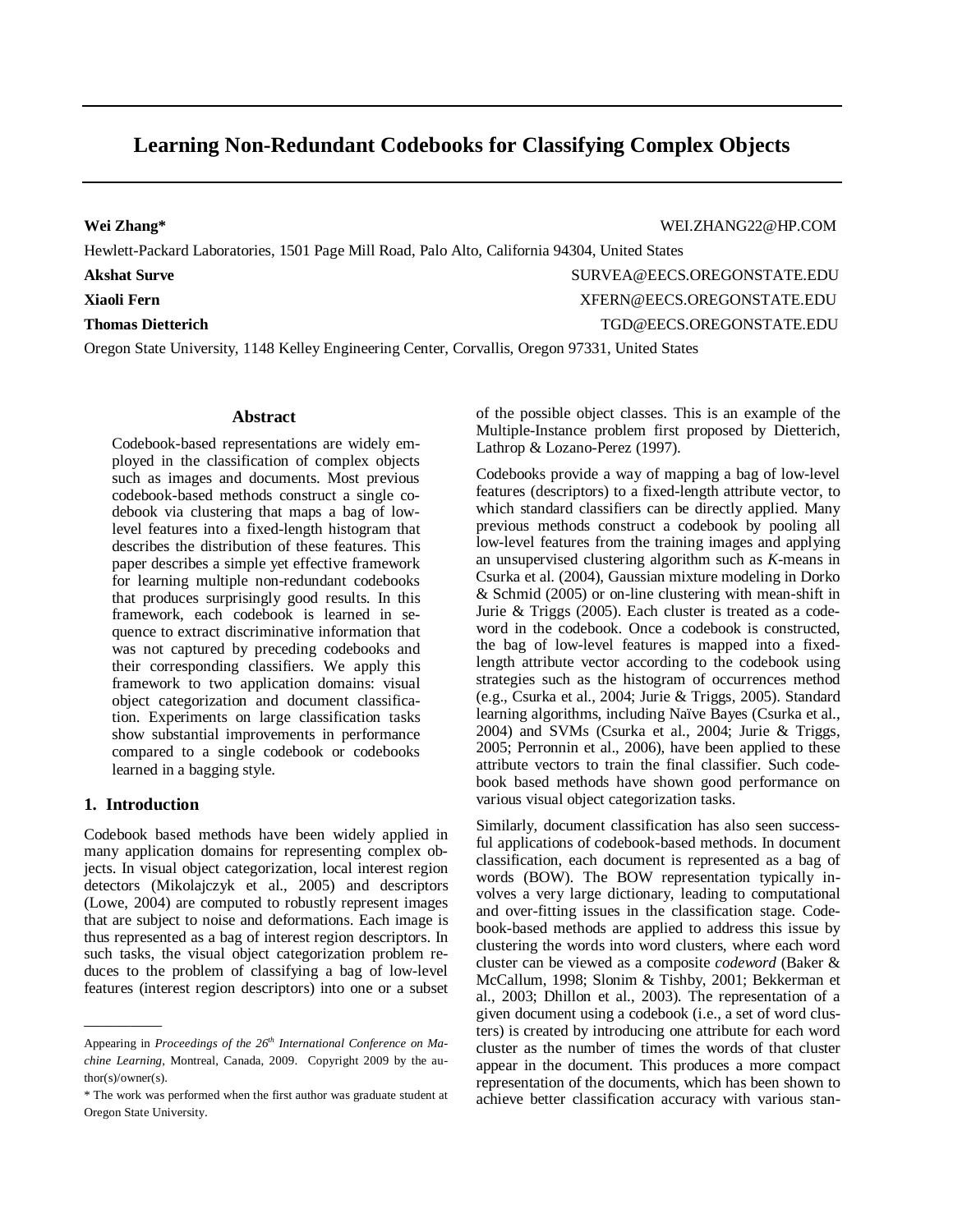dard classifiers such as Naïve Bayes and SVMs (Baker & McCallum, 1998; Slonim & Tishby, 2001; Dhillon et al., 2003), especially when the classification task has high complexity (Bekkerman et al., 2003).

All the codebook learning methods introduced above build one codebook by performing a single clustering on the low-level features. But in practice, data can be represented in many different ways; and oftentimes a single codebook is not enough to fully describe the different structures of the data. In this paper, we propose a simple framework for learning multiple non-redundant codebooks that produces surprisingly good results. The basic idea is to wrap the codebook construction process *inside* a boosting procedure. Each iteration of boosting begins by learning a codebook according to the weights assigned by the previous boosting iteration. The resulting codebook is then applied to encode the training examples; a new classifier is learned; and new weights are computed. We apply the proposed non-redundant codebook learning framework on both visual object categorization and document classification tasks. The resulting methods give very substantial performance gains over the baseline of learning a single codebook of equivalent size. For image classification, we obtain a 77% reduction in error on a challenging 9-class object recognition task. For document classification, we obtain error reductions of 18% and 38% on two difficult document classification tasks.

#### **2. Related Work**

Codebook learning has been a very active research area in the vision community. Recently, some researchers have begun to introduce discriminative mechanisms into the codebook learning process. Winn et al. (2005) first apply unsupervised learning to construct a very large codebook and then apply the information bottleneck principle to merge the codebook entries. Similarly, Perronnin et al. (2006) first learn a universal codebook and then employ MAP estimation to adapt the universal codebook to classspecific data. The framework proposed in this paper seeks to advance the state-of-the-art of codebook learning in an orthogonal direction in the sense that any new advanced codebook learning algorithm can be employed in this framework to further improve its performance.

Our framework is inspired by the successful application of multi-view clustering algorithms (Cui et al, 2007; Jain et al., 2008) for exploratory data analysis. Non-redundant clustering is motivated by the fact that real-world data are complex and may contain more than one interesting form of structure. The goal of non-redundant clustering is to extract multiple structures from data that are different from one another; each is then presented to the user as a possible view of the underlying structure of the data. In principle, the non-redundant clustering techniques developed by Cui et al. (2007) and Jain et al. (2008) can be directly applied to learn multiple clusterings of the low-



*Figure 1*. Illustration of iterative non-redundant codebook and classifier learning framework.

level features and create codebooks that are nonredundant to each other. However, such an approach is fundamentally unsupervised and will not necessarily lead to more accurate classifiers. In contrast, our framework learns codebooks that are non-redundant in the sense that they complement each other in their discriminative power.

There are a few recent developments in the vision community that are related to our framework. Moosmann et al. (2007) learn multiple, independent randomized decision trees to partition the low-level feature space. The leaves of the decision trees define the codewords. Note that this work can also be used to generate multiple codebooks, each from a single decision tree (in their work the multiple codebooks are concatenated to form a single large one). However, they do not produce codebooks of complementary discriminative power. More recently, Yang et al. (2008) proposed a codebook learning framework that is integrated with classifier learning. In their work, the visual codebooks have a restricted form as a sequence of visual bits. Each visual bit is a linear classifier that maps the low-level features to a binary bit for classification. The learning is performed in a sequential manner, where the performance of the classifier using previous visual bits is used to extract the next set of visual bits. In comparison, the method proposed in this paper shares the same basic boosting principle of sequential learning of codebooks; yet our framework is much more general and can be applied with any form of visual codebooks and classifiers.

### **3. Methodology**

The overall framework of our non-redundant codebook learning method is illustrated in Figure 1.

Given a base codebook learner and a classifier, we iteratively learn one codebook at a time and stop when reach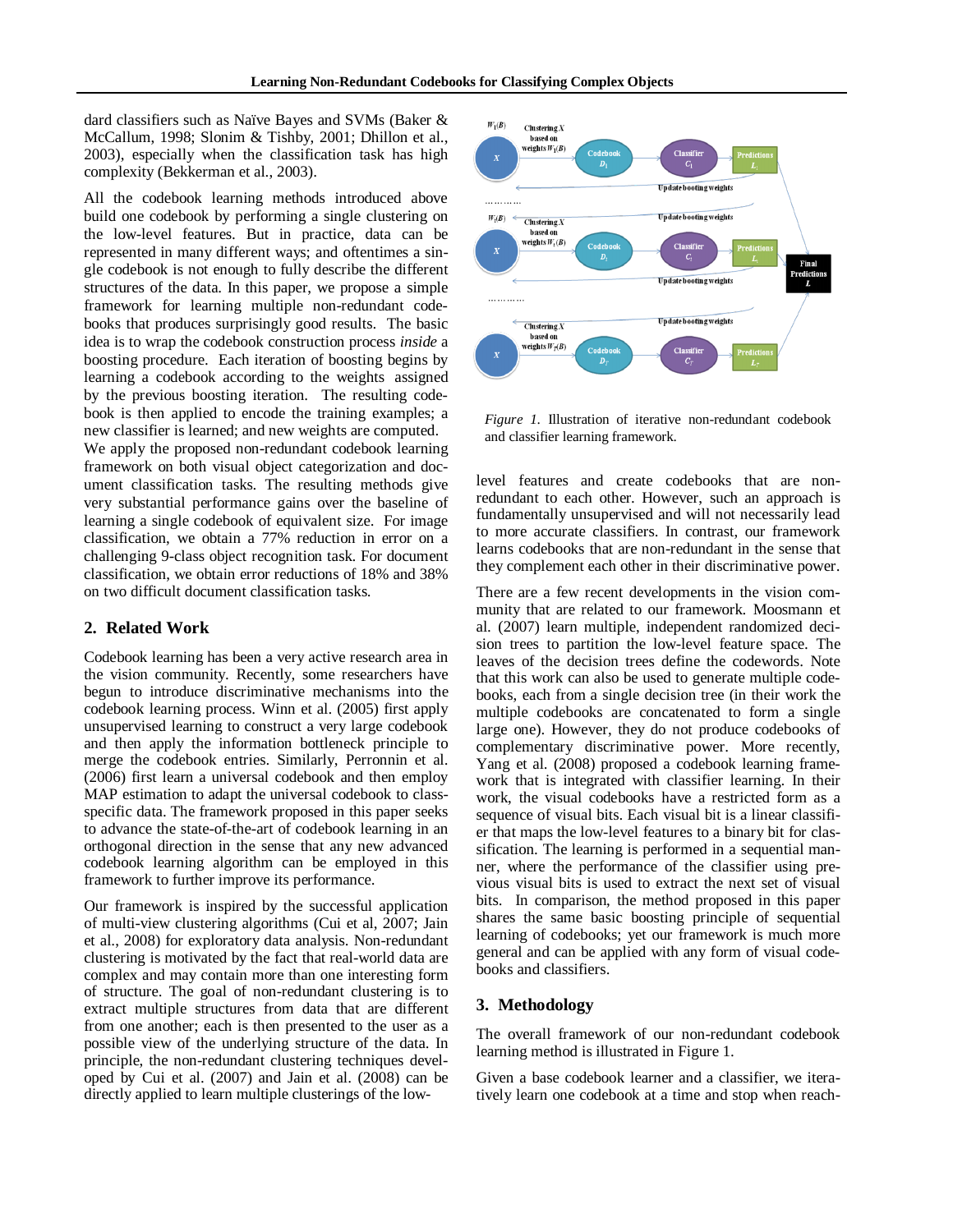ing the pre-defined *T* iterations. Each iteration consists of following steps:

- 1. Codebook learning: The inputs to the base codebook learner at iteration *t* are the training examples  ${B_i}_{i=1}^N$ (where  $B_i = \{x_1^i, \dots, x_{M_i}^i\}$  is the bag of features for training example *i*) and a set of weights  $W' = \{w_i^t\}_{i=1}^N$  specifying the importance of each example. The output is a codebook  $D_t = (d_1^t, ..., d_K^t)$ where  $d_k^t$  is the *k*-th code word (cluster). In the first iteration, the weights are initialized to be uniform over the training examples.
- 2. Classifier learning: the training examples are mapped to fixed-length attribute vectors  $F_i = \{f_i^r\}_{i=1}^N$  based on the codebook  $D_i$  such that the *j*-th attribute,  $f_i^t(j)$ , is related to the number of features in  $B_i$  mapped to code word  $d_j^t : |\{x_m \in B_i : x_m \mapsto d_j^t\}|$ . A classifier  $C_t$  is then learned from the attribute vectors  $F_t$ . The output of  $C_t$  is the class label predictions  $L_t$ .
- 3. Weight updating: the predictions  $L_t$  are used to update the training example weights as in AdaBoost (Freund & Schapire, 1996) – the weights of the incorrectly-classified examples are increased and the weights of the correctly-classified examples are decreased. The updated weights,  $W^{+1}$ , are provided to the base codebook learner for the next iteration.

To classify a new example *B*, it will be mapped into *T* fixed-length attribute vectors  $\{f'\}_{t=1}^T$ , and each  $f'$  will then be classified by  $C_t$ . The outputs of the *T* classifiers are combined to give the final class label prediction *L* via the weighted voting scheme of AdaBoost.

We want to emphasize that the above framework can be applied with any base codebook learner and any classifier. Some codebook learners can be easily modified to take the weights of the examples into consideration (as exemplified in Section 5). Incorporating the weights into others may not be straightforward. For the latter case, as we will show in Section 4, sampling can be employed to learn codebooks from weighted examples effectively. In the following sections, we will present two instantiations of our framework for different application domains to demonstrate the general applicability of our framework using different codebook learning algorithms and classifiers.

#### **4. Non-Redundant Codebook Learning for Continuous Low-Level Features**

#### **4.1 The Visual Object Categorization Problem**

Recognizing objects in images is a fundamental problem in computer vision. It is challenging for computers because of significant intra-class variations of the objects and the variations in imaging conditions. Recently, significant advances have been achieved through the application of interest region detectors that can reliably find salient regions sparsely distributed in images despite these sources of variation. A comprehensive evaluation of the

state-of-the-art detectors is given in Mikolajczyk et al. (2005). Each detected region is represented by a local region descriptor. The most famous descriptor is Lowe's 128-element SIFT descriptor (Lowe, 2004). So the original image is represented as a bag of region descriptors, which are the low-level features for codebook learning.

When learning with large scale visual object categorization data sets, such as the Caltech data set (Dorko & Schmid, 2005; Opelt et al., 2006), PASCAL dataset (Yang et al., 2008) and Stoneflies dataset (Larios et al., 2008), a practical challenge is computational efficiency. In particular, we often need to learn from thousands of images, and each image often contains hundreds or even thousands of low-level interest region descriptors in order to capture sufficient visual information for classification. The huge number of low-level features requires our nonredundant codebook learning algorithm to be highly efficient. Below we present how we apply the general framework described in Section 3 to learn a set of nonredundant visual codebooks efficiently.

#### **4.2 Non-Redundant Codebooks Learned by Boost-Resampling**

Below we describe the design of the critical components of our framework.

**Base Codebook learner.** There are many options for base codebook learners for visual object categorization, including both unsupervised and supervised clustering methods. In order to reduce the risk of overfitting the training data, we choose to use unsupervised K-means clustering as our base codebook learner (Csurka et al., 2004). K-means clustering is also preferable because it is very efficient. The more complex Gaussian Mixture Modeling algorithm (Dorko & Schmid, 2005) was also tested on the Stonefly recognition task and failed to outperform the simpler Kmeans algorithm in our framework. The size of each codebook, *K,* is set to 100 empirically. According to our experiments, different values of *K* had little effect on the performance of the algorithm.

**Feature mapping based on codebook.** Previous work (Csurka et al., 2004; Jurie & Triggs, 2005; Moosmann et al., 2007; Larios et al., 2008) usually assign each of the low-level features extracted from a new image to one of the codewords (clusters); then the example is represented by a normalized histogram *f* of occurrence counts for the codewords. But this mapping method treats the codewords as equally important without considering their distribution over different examples. In this paper, we use the *tf–idf* weight (*term frequency–inverse document frequency*) (Salton & Buckley, 1988) developed for information retrieval and text mining. For image *Bi*, the *j-*th *tf–idf* attribute  $f_i(i)$  is given by:

$$
f_i(j) = \left(\frac{|\{x_m \in B_i : x_m \mapsto d_j\}|}{M_i}\right) \times \log \left(\frac{N}{|\{B_i : \exists_{x \in B_i} x \mapsto d_j\}|}\right) \tag{1}
$$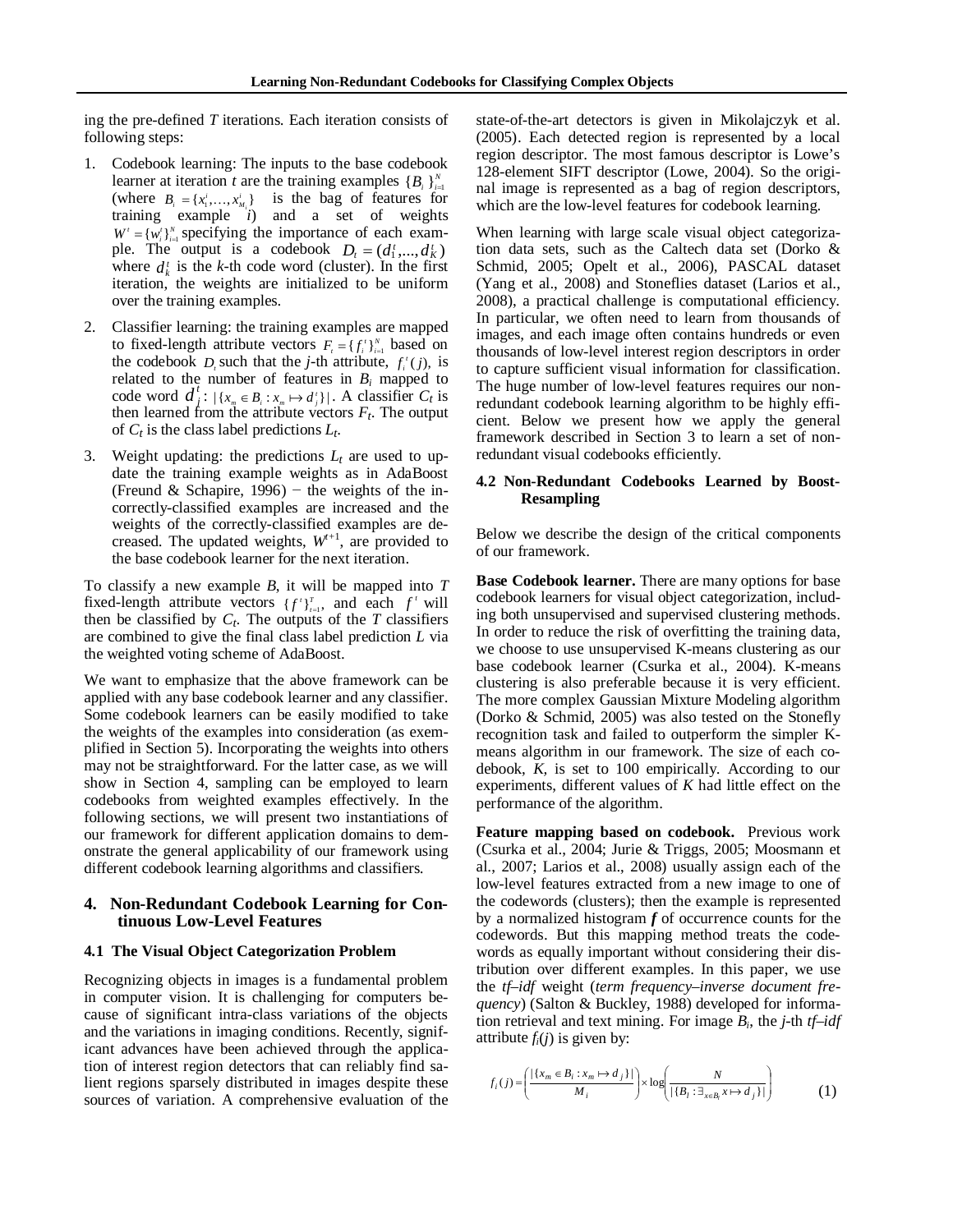

*Figure 2*. Illustration of Quasi-Random Weighted Sampling (QWS) technique.

As in the document domain, the first term (*tf*) measures the number of occurrences of the  $j<sup>th</sup>$  codeword in the example divided by the total number of low-level features in the example. This term is exactly the histogram of occurrences used in previous work. We will call it the *tf* mapping. The second term, *idf*, measures the (lack of) distinctiveness of the  $j<sup>th</sup>$  codeword over different examples. A codeword that appears in more examples has lower *idf* value; while a codeword that is only found in one example has the highest *idf* value. The *tf–idf* mapping method improves the robustness of learning algorithms, especially when the distribution of codewords is significantly unbalanced over different examples, which is the case in many object categorization problems. In our initial experiments, the *tf–idf* mapping systematically outperforms the *tf* mapping. Hence, we adopt *tf–idf* as the feature mapping method for the visual object categorization tasks.

**Classifier learning.** We employ an ensemble of 50 unpruned C4.5 decision trees (Quinlan, 1993) in each boosting iteration. The trees are generated via bagging (Breiman, 1996). Learning more than 50 trees did not provide superior performance in our experiments.

**Weighted Sampling.** Note that instead of directly using the weights with K-means clustering, we adopt the Quasi-Random Weighted Sampling (QWS) (Kalal et al., 2008) approach to achieve improved efficiency. QWS creates a smaller "active set" of the training images based on the weights assigned to the examples such that the examples with larger weights have higher probability of being selected. As a result, the algorithm selects the data pool that has not been well-represented and classified by previous codebooks. Thus, the codebook learned on this pool is encouraged to be different to the previous codebooks.

The principle of QWS is illustrated in Figure 2. The weights are represented as intervals and arranged on the unit line segment. The line segment is split into *N* equal intervals, where *N* is the total number of training images. Within each interval, a number (shown as a dot in the figure) is generated uniformly at random, whose position determines the index of the selected sample. *Si* represents the number of occurrences of the *i th* example in the sampled active set. As can be seen from the figure, an example with larger weight (e.g., *w*3) is more likely to be sampled; and an example may be selected multiple times



*Figure 3*. Example images from the nine categories of stoneflies (top to bottom, left to right): *Cal*, *Dor*, *Hes*, *Iso*, *Mos*, *Pte*, *Swe*, *Yor* and *Zap*.

(e.g.,  $S_3=2$ ). More details of QWS method is described in Kalal (2008). QWS reduces the variance of weighted random sampling and has worked well in previous work (Moosmann et al., 2007; Kalal, et al., 2008).

The total number of codewords learned is:  $T \times K$  (the number of boosting iterations  $\times$  the size of each codebook). This number scales up to several thousands in our experiments. But at each iteration, we only sample 20% of the training data to form the active set. Therefore the learning of the codebooks is memory and time efficient because each clustering operation is performed on a small subset of data. The *Boost-Resampling* algorithm can be directly applied to problems with continuous highdimensional low-level features. Below we empirically evaluate it using a large scale real-world object categorization dataset.

#### **4.3 Experiments on Stonefly Recognition**

In order to test the performance of our *Boost-Resampling* algorithm on complex object categorization problem, we evaluate it on the stonefly larvae dataset supplied by the Oregon State University insect ID group (Larios et al., 2008). This dataset contains 3826 stonefly images belonging to nine different species. Examples of stonefly images are shown in Figure 3. Due to the biological nature of stoneflies and the imaging process, these images exhibit large intra-class variations and small inter-class differences. This poses a very challenging object categorization problem even for expert biologists. As described by Larios et al. (2008), humans who have been trained to recognize images of two species of stoneflies – *Cal* and *Dor* – achieved only 78.6% classification accuracy. We refer this binary classification problem as STONEFLY2 (*Cal*, *Dor*). A generative codebook learning algorithm (Larios, 2008) has previously been applied to this STONEFLY2 dataset and achieved performance slightly superior to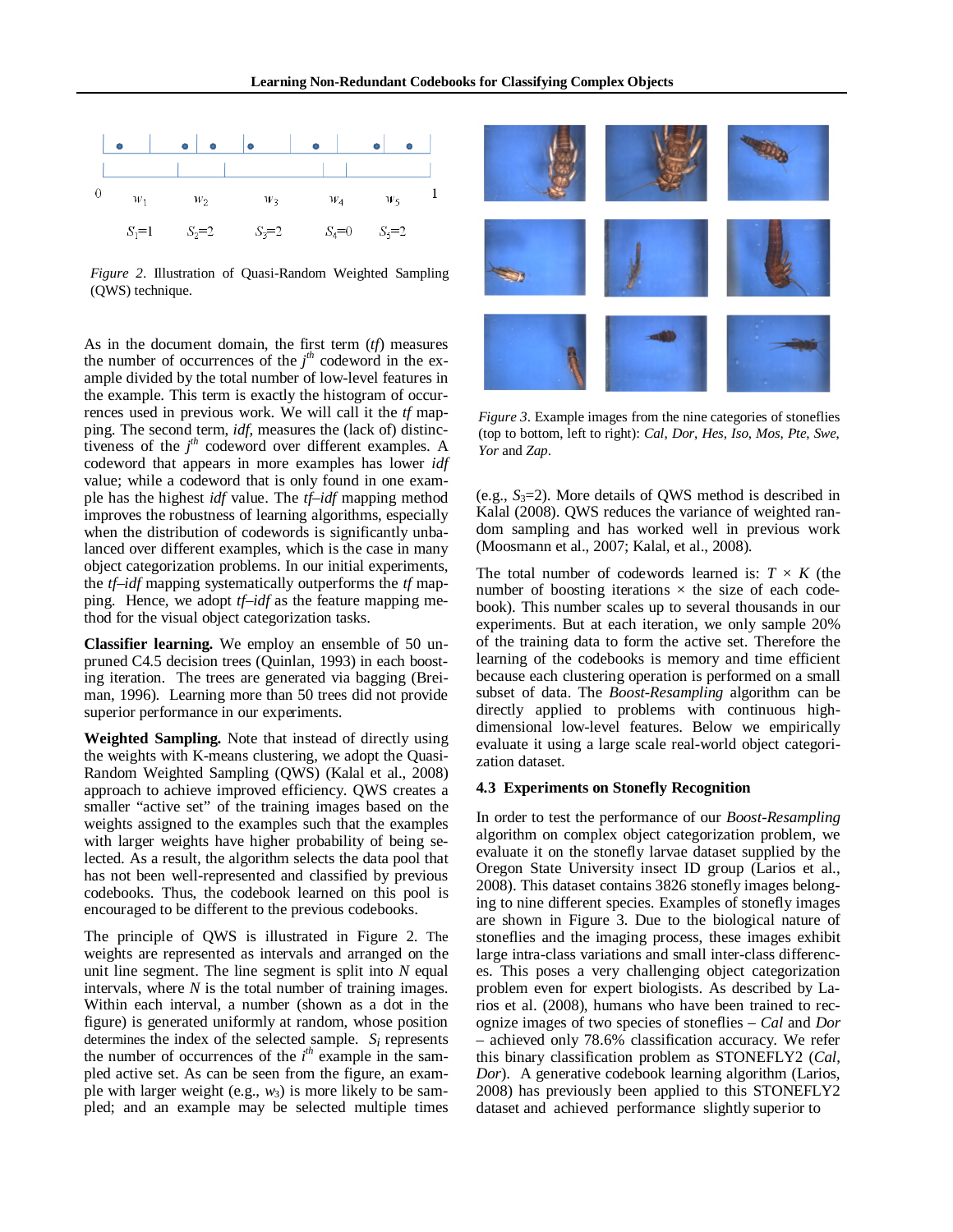*Table 1*. Classification accuracies (%) of *Boost-Resampling* algorithm and previously reported results on STONEFLY2 and STONEFLY4 datasets.

| DATA SET  | <b>BOOST</b> | LARIOSO8 | $OPELT$ 06 |
|-----------|--------------|----------|------------|
| STONEFLY2 | 97.85        | 79.37    | 70.10      |
| STONEFLY4 | 98.21        | 82.42    | N/A        |

humans. A similar 4-class dataset, STONEFLY4 (*Cal*, *Dor*, *Hes*, *Yor*), has also be studied under the multi-way classification setting. In this paper, we evaluate our *Boost-Resampling* algorithm on the STONEFLY2 and STONE-FLY4 datasets using the same 3-fold cross validation experimental setting as in Larios et al. (2008). For a fair comparison we also employ the same interest region detectors—the Hessian affine regions (Mikolajczyk & Schmid, 2004), the Kadir's salient regions (Kadir et al., 2004) and the PCBR regions (Deng et al., 2007) described by SIFT descriptors (Lowe, 2004). Each detector generates approximately 300 SIFT vectors from each image. A separate codebook (of size  $K = 100$ ) is built for each detector. For a new image, its low-level features from each interest region detector are mapped according to their corresponding codebooks to generate an attribute vector for that particular region detector; and the three attribute vectors are concatenated to form the 300 dimensional attribute vector for classification. The number of boosting iterations *T* is set to 30 in our experiments. The results are summarized in Table 1.

From Table 1, we can see that our non-redundant codebook learning algorithm performs much better that the previous work (Larios et al., 2008; Opelt et al., 2006). All the improvements are statistically significant at a 95% level using an unpaired test for the difference between two proportions (Dietterich, 1998).

Figure 4 shows the performance of our *Boost-Resampling* algorithm on the stonefly datasets versus the number of boosting iterations. We can see that comparing to the starting points of the curves (using a single codebook of size  $K=100$ ), the addition of non-redundant codebooks significantly improves the discriminative power of the recognition system. For all three tasks, the learning converged within 25 iterations and showed no sign of overfitting.

In order to test the value of building non-redundant codebooks and the value of weighted sampling, we compare our *Boost-Resampling* algorithm with two baseline algorithms. The first algorithm (referred as *Single*) learns only a single codebook at each channel to represent the data. This codebook is built by *K*-means clustering on the pool of all training features from the channel. The size of the codebook is set to  $T \times K$  (the number of boosting iterations  $\times$  the size of each codebook) for fair comparison



*Figure 4*. The performance of *Boost-Resampling* algorithm versus the number of boosting iterations.

*Table 2*. Classification accuracies (%) of *Boost-Resampling* algorithm and two baselines on STONEFLY2, STONEFLY4 and STONEFLY9 datasets.

| DATA SET         | <b>SINGLE</b><br><b>BOOST</b> |       | <b>RANDOM</b> |  |
|------------------|-------------------------------|-------|---------------|--|
| STONEFLY2        | 97.85                         | 85.84 | 89.16         |  |
| <b>STONEFLY4</b> | 98.21                         | 67.20 | 90.42         |  |
| STONEFLY9        | 95.09                         | 78.33 | 89.07         |  |

with non-redundant codebooks. The second baseline (called *Random*), replaces QWS sampling with uniform random sampling that neglects the boosting weights. This comparison experiment is performed on STONEFLY2, STONEFLY4 datasets and the complete STONEFLY9 dataset, which contains all the nine categories of stoneflies as shown in Figure 3. The comparison results are summarized in Table 2. *Boost-Resampling* outperforms the two baselines on all the datasets, and the differences are statistically significant at a 95% level. Comparing to a single codebook of equivalent size, the proposed method was able to achieve error reductions of 94.5%, 84.8% and 77.3% respectively.

# **5. Non-Redundant Codebook Learning for Discrete Low-Level Features**

#### **5.1 Document Classification Problem**

In document classification, each document is represented as a bag of words (BOW). In many document classification tasks, the number of words in the dictionary can be very large (tens of thousands or more), resulting in a very high-dimensional representation of the documents. This leads to both computational and over-fitting issues in the classification stage. One way to address this issue is to cluster the words into word clusters, where each word cluster can be viewed as a composite *codeword*. To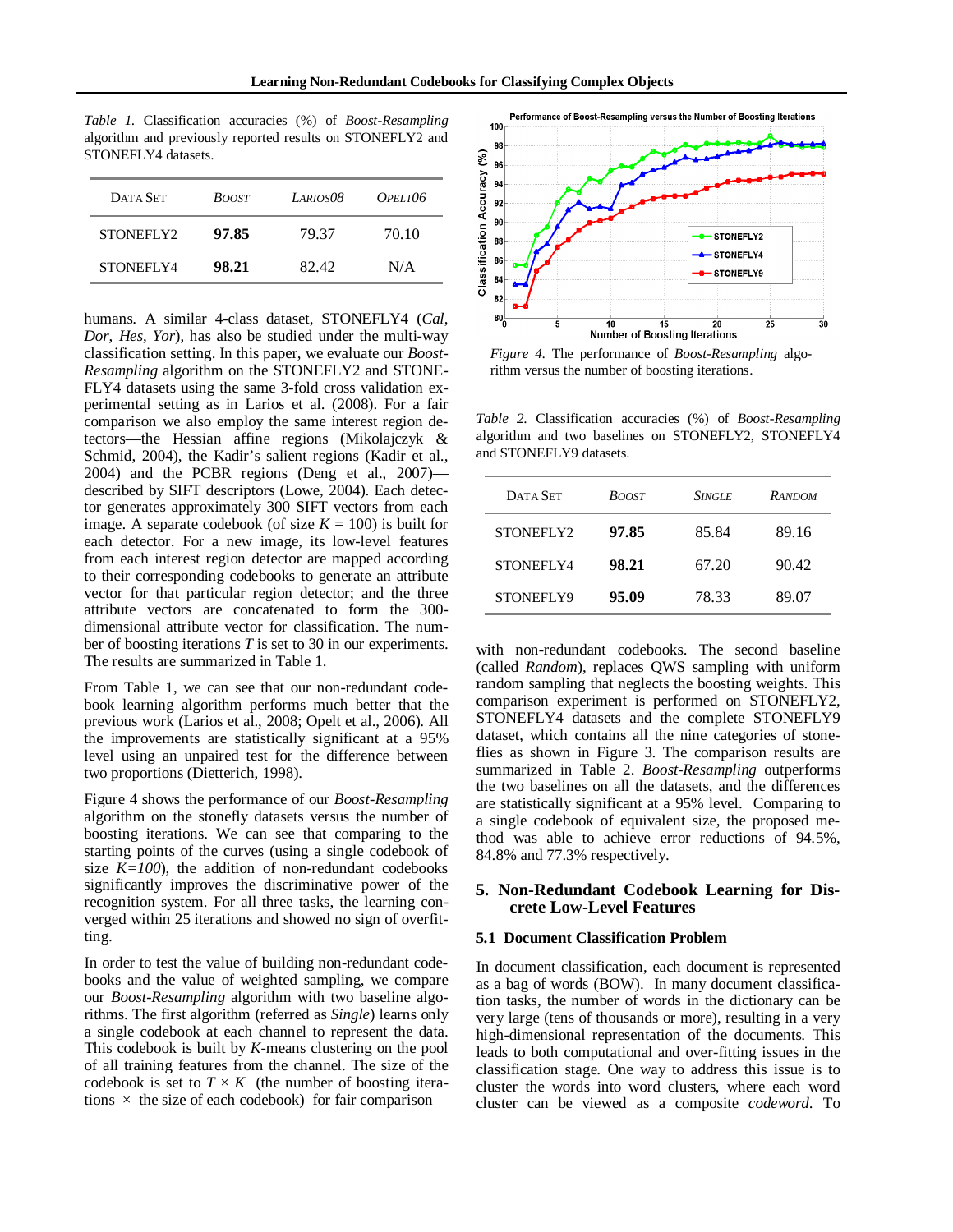represent a given document using a set of word clusters, we produce one attribute for each word cluster by counting the number of times that the words of that cluster appeared in the document. This produces a more compact representation of the documents and has been shown to achieve better classification accuracy (Baker and McCallum, 1998; Slonim and Tishby, 2001; Dhillon et al., 2003; Bekkerman et al., 2003). By applying non-redundant codebook learning to the document classification task, we seek to generate multiple non-redundant clusterings of the words to further improve document classification accuracy.

# **5.2 Non-Redundant Codebook Learned by Boosting-Reweighing**

**Base codebook learner.** In document classification, the most successful word clustering algorithms to date are discriminative in nature. They aim to produce wordclusters that preserve information about the class labels. Representative examples include the *Information Bottleneck* (IB) approach (Bekkerman et al., 2003) and the *Information-theoretic Divisive Clustering (IDC)* approach (Dhillon et al., 2003). In our work, we choose to use the *Information Bottleneck* approach as our base learner for generating the base codewords (i.e., word clusters). Note that the *IDC* approach achieves very similar results. Below we briefly highlight the crux of the IB method and how it is applied within our framework.

Consider two categorical random variables *X* and *Y*, whose co-occurrence distribution is made known through a set of paired i.i.d observations (*X*,*Y*). IB seeks to extract *X'*, a compact representation of *X*, with minimal loss of information regarding the relevant variable *Y*. This goal is formalized as minimizing the following objective function:

$$
L = I(X; X') - \beta I(X'; Y) \tag{2}
$$

where *β* determines the tradeoff between compressing *X* and extracting information regarding *Y* and  $I(\cdot; \cdot)$  denotes the mutual information.

In the document classification task, *X* represents the words and *Y* represents the class labels. In iteration *t*, the relation between *X* and *Y* is summarized by the empirical joint distribution table  $P_t(X, Y)$ . Given *K*, the desired number of clusters, IB learns  $X'_i = \{wc^t_1, wc^t_2, ..., wc^t_K\}$ , a set of *K* word clusters, that compactly represent *X* and preserve as much information as possible about the class label *Y*. In our implementation, we used the sequential Information Bottleneck (sIB) algorithm as described by Slonim et al. (2002).

As in the visual object categorization task, we set *K*, the size of each codebook to be 100. The parameter  $\beta$  is empirically set to 100. (Note that a large *β* is essential in order to balance the tradeoff between the two terms in the objective function. This is because these two terms are

*Table 3*. The characteristics of the document data sets

| DATA SET    | #classes | #documents | $\#words$ |
|-------------|----------|------------|-----------|
| <b>NG10</b> | 10       | 5000       | 24246     |
| ENRON10     | 10       | 6188       | 24812     |

upper-bounded by the entropy of *X* and *Y* respectively; and the entropy of *X* is significantly larger than the entropy of *Y*).

**Feature mapping based on the codebook.** Once the *K* word clusters are extracted, we follow the basic approach of Dhillon et al. (2003) and Bekkerman et al. (2003) and create one attribute  $f^{\dagger}(j)$  for each word cluster *j* by counting the number of times the words of cluster *j* appear in each document. This produces a fixed-length attribute vector representation for each document.

**Classifier learning**. In each iteration, we build a Naïve Bayes classifier  $C_t$  using the attribute vector induced with the word clusters learned by IB. We choose Naïve Bayes for its computational efficiency. SVMs and bagged decision trees have also been tested and yielded similar results in terms of the effect of the proposed method.

**Reweighing.** The learned Naïve Bayes classifier  $C_t$  is then applied to predict the class labels of the training documents. We then follow the scheme of AdaBoost and update the training example weights according to their prediction success: the weights of correct examples are decreased and the weights of incorrect examples are increased. The weights are then used to update the empirical joint distribution table  $P_{t+1}(X, Y)$ , which becomes the input to the IB method for learning the next codebook.

Given a new document, it will be mapped to *T* different attribute vectors  $f^{t}$ ,  $t = 1,...,T$ , each is assigned a prediction by its corresponding classifier  $C_t$ . The final prediction is obtained by a weighted vote of all *T* classifiers.

#### **5.3 Experimental Results**

In this section, we evaluate the boosting-reweighting approach on two benchmark document classification data sets: the Newsgroup data set and the Enron email classification data set. For the Newsgroup dataset, we reduced the dataset size by randomly selecting 10 of the classes and for each class 500 documents are randomly selected. We will refer to this as NG10. For the Enron data set, we choose the ten largest folders among all users to be our ten classes (containing 6188 emails). Below we refer to this data set as Enron10.

We employ the Mallet package (McCallum, 2002) to preprocess the documents. Stop words and the words appearing in no more than three documents were removed. The characteristics of the resulting data sets are summarized in Table 3.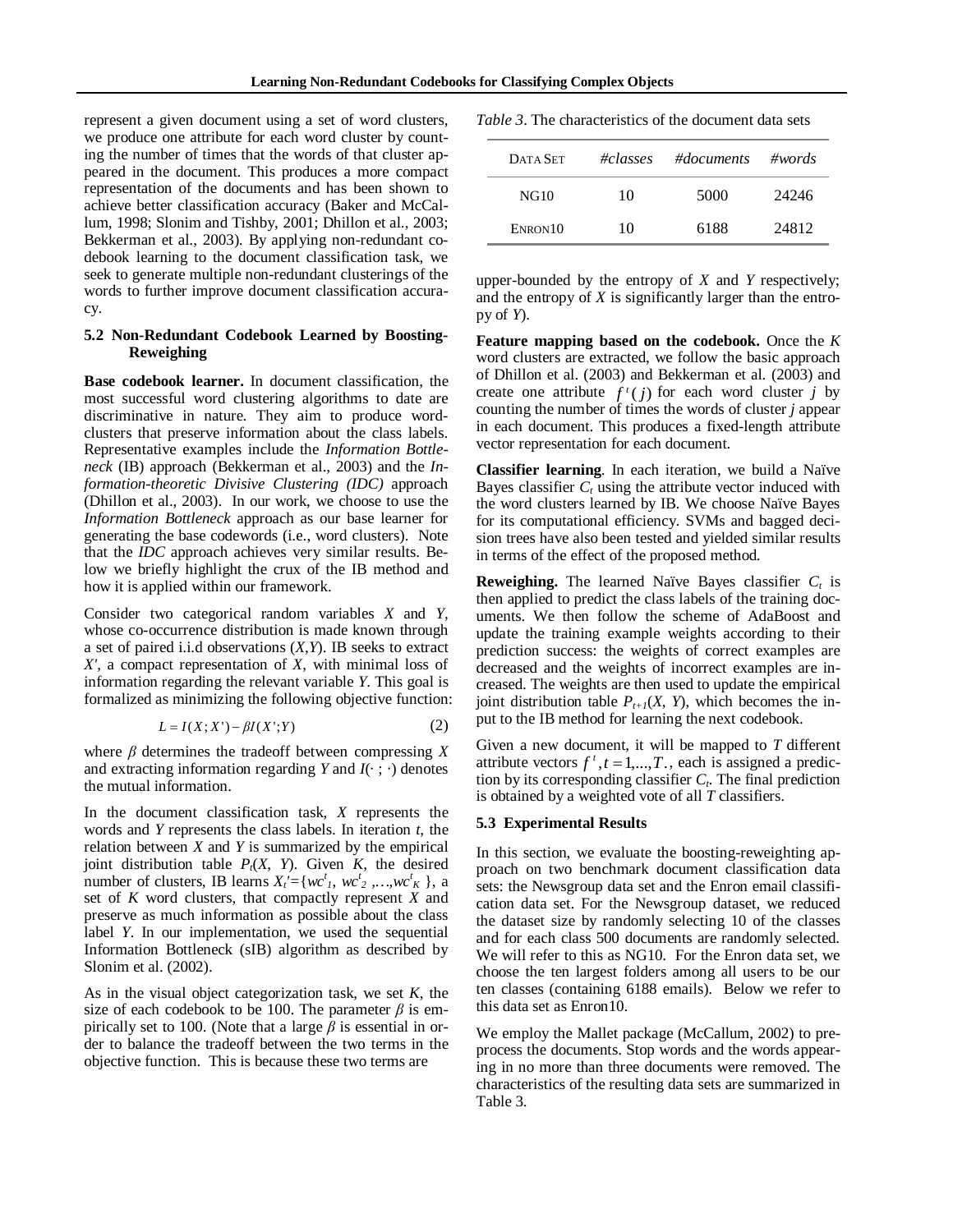

*Figure 5*. The performance of *Boost-Reweighting* algorithm versus the number of boosting iterations.

Interestingly, we observed that the performance of our approach converges very quickly as we increase the number of iterations, within the first five or six iterations. This can be seen from Figure 5, which plots the accuracy of our method on both data sets as we increase *T* from 1 to 20. This suggests that the complexity of the low-level features may be significantly lower for the document classification task than for the visual object categorization task. Hence, fewer non-redundant codebooks are needed to capture all of those features' discriminative power.

Based on this convergence behavior, in our following comparisons with the baseline methods, we fix *T* to be ten. We compare our approach to the same set of baseline methods as in the previous section. The first baseline is *Single*, in which only a single codebook is learned to represent the data. This codebook is built by applying IB to the original (un-weighted) empirical joint distribution  $P_1(X, Y)$ . We examine two different codebook sizes: the first is 100 (which is the same as the size of our individual codebooks, referred to as *S100*), and the second is 1000 (which is the number of total codewords used by our nonredundant codebooks, referred to as *S1000*). The second baseline is called *Random*, in which ten bagged samples of the original training corpus are created and each is used to estimate an empirical joint distribution  $P_t(X, Y)$  and learn a codebook using IB. Note that all training examples are used to learn the classifiers and the bagged samples are only used to produce the codebooks.

Table 4 reports the accuracy of our method and the baselines on NG10 and Enron10. For all experiments, we randomly sample two thirds of the data for training and test on the remaining examples. The testing examples are not used in any part of the training process. Each of the reported numbers is averaged across five random runs. The standard deviations are also shown in the parentheses.

As shown by Table 4, the proposed boost-reweighing method was able to significantly improve over both *Single*  and *Random*. The differences are all statistically significant at a 95% level. This supports the conclusion that by

*Table 4*. Classification accuracies (%) of the *Boost-Reweighing* algorithm and three baselines on document datasets.

| <b>DATASET</b> | <b>BOOST</b> | <b>RANDOM</b> | <i>S1000</i> | <i>S100</i> |
|----------------|--------------|---------------|--------------|-------------|
| NG10           | 90.24        | 85.43         | 84.31        | 79.88       |
|                | (.80)        | (.53)         | (.97)        | (1.1)       |
| ENRON10        | 84.44        | 81.09         | 80.90        | 74.23       |
|                | (22)         | (.52)         | (.61)        | (1.1)       |

forcing the codebook learner to focus on the input space that has not been well classified, our framework was able to effectively capture additional discriminative information. Note that we also applied boosted Naïve Bayes to a single codebook (i.e., boosted *Single*). The results were comparable to *Random* and inferior to the proposed method.

# **6. Conclusions and Future Work**

This paper proposes a framework for learning nonredundant codebooks for the categorization of complex objects based on the bag-of-features representation. The proposed framework is simplistic and highly general: it can be easily applied with any codebook learner and classifier of choice. It is surprisingly effective: we evaluated the proposed framework on both visual object categorization and document classification domains, and obtained performance substantially superior to existing work and to the baseline methods

For future work, we will explore the application of stronger non-redundancy constraints such as side information (Chechik & Tishby, 2002). We will also work to further improve the efficiency of our learning algorithm for large-scale datasets.

### **Acknowledgments**

We thank the colleagues in the Oregon State University insect ID group for help on the stoneflies experiments. We thank anonymous reviewers for useful comments on this paper. The authors gratefully acknowledge the support of the NSF under grant number IIS-0705765.

#### **References**

- Baker, L. D. & McCallum, A. K. (1998). Distributional clustering of words for text classification. In *Proc. SI-GIR conf. Resear. and develo. infor. retriev.*, pp 96-103.
- Bekkerman, R., El-yaniv, R., Tishby, N., Winter, Y., Guyon, I., & Elisseeff, A. (2003). Distributional word clusters vs. words for text categorization, *J. of Machine Learning Research*, Vol 3, pp 1183-1208.
- Breiman, L. (1996). Bagging predictors. *Machine Learning,* 24 (2), pp 123-140.